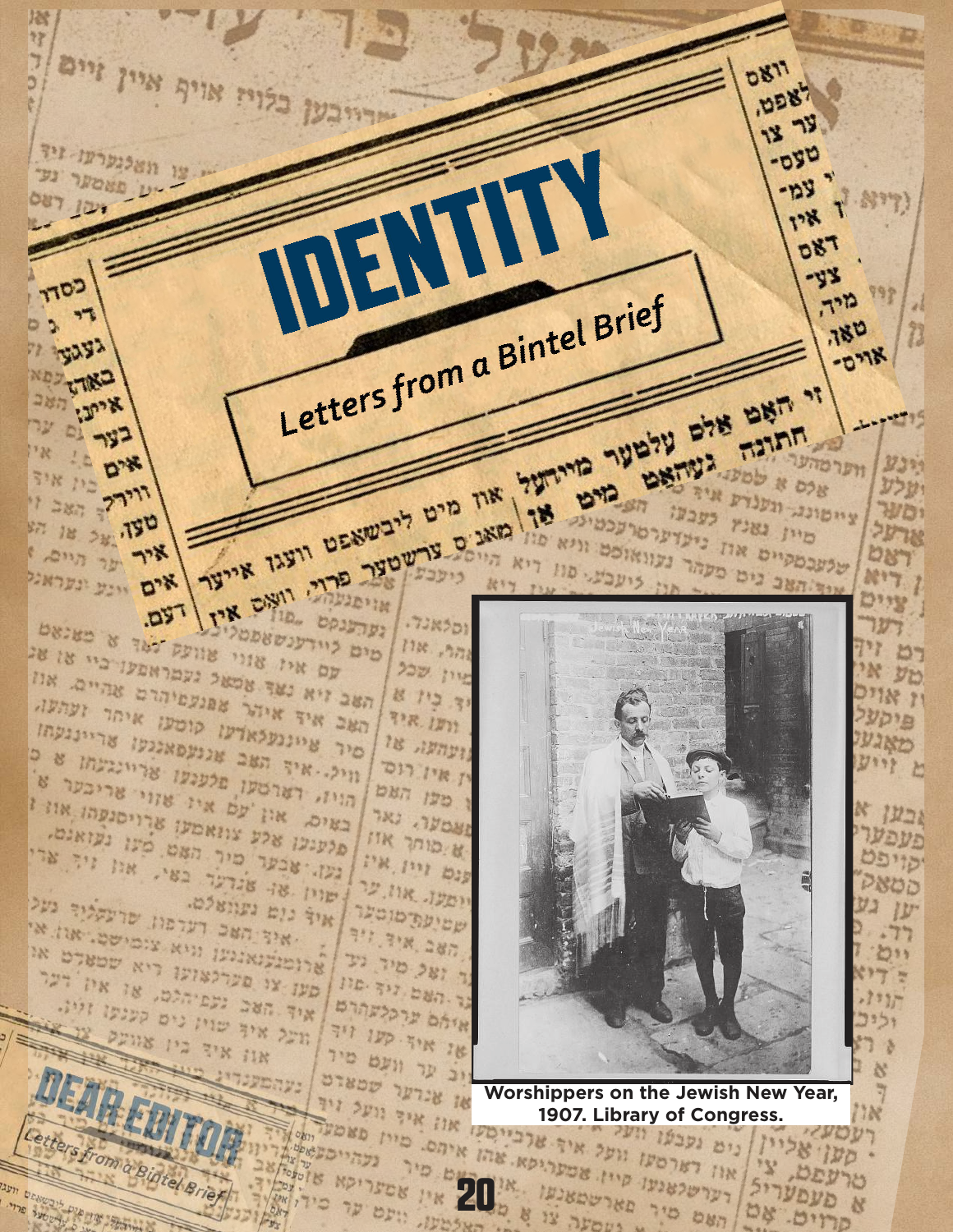

*This question did not appear in A Bintel Brief, but rather in an editorial written by Abraham Cahan in 1903. The original piece also included a diagram of the baseball field with the fundamentals of baseball explained in Yiddish. Although it was in a different section of the newspaper, its tone and theme very much align with the issues chronicled in A Bintel Brief's letters.*

Should Children Play Baseball? A father writes to ask advice about baseball. He thinks that baseball is a foolish and wild game. But his boy, who is already in the upper grades, is very eager to play. He's not the only one.

The majority of our immigrants have the same idea about it. They express it in an interesting fashion, in such a way that it's possible to see in him clearly how the parents in the Yiddish neighborhood feel about baseball. "It is said the one should teach their child how to play chess or checkers or goat & wolf [*tsig un volf*] or at least a game that sharpens the mind. That would be appreciated" writes the father in his letter. "But what value does a game like baseball have? Nothing more than becoming crippled comes out of it.

When I was a young boy we used to play 'rabbits' chasing and catching one another [tag?]. But when we got older we stopped playing. Imagine a big boy in Russia playing tag, we would have treated him like he was crazy. And here in this highly educated America adults play baseball! They run after the stupid ball made of hide and are as excited about it as little boys. I want my boy to grow up to be a mentsh not a wild American runner. He's making me miserable, I can't take it anymore.

**21**

# **GLOSSARY**

**Tsig un volf:**  Yiddish for 'Goat and wolf.' A type of game.

#### **Mentsch:**

The Yiddish word for a person of integrity and honor.

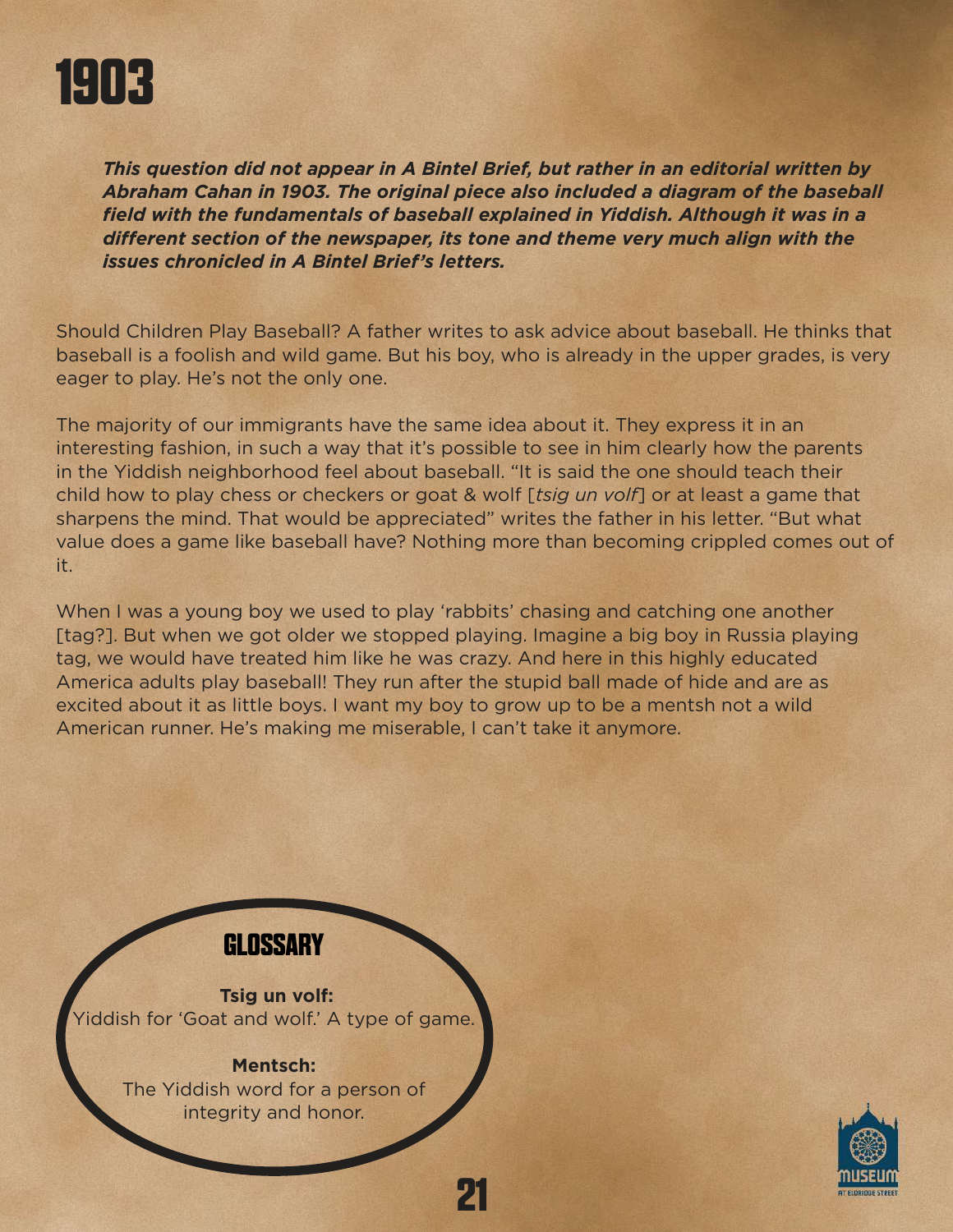

## Worthy Editor,

DEARED

etters from a Bintel Brief

We are a small family who recently came to the "Golden Land." My husband, my boy and I are together, and our daughter lives in another city.

I had opened a grocery store here, but soon lost all my money. In Europe we were in business; we had people working for us paid them well. In short, there we made a good living but here we are badly off.

My husband became a peddler. The "pleasure" of knocking on doors and ringing bells cannot be known by anyone but a peddler. If anybody does buy anything "on time," a lot of the money is lost, because there are some people who never intend to pay. In addition, my husband had trouble because he has a beard, and because of the beard he gets beaten up by the hoodlums.

I don't know what to do. My husband argues that he doesn't want to continue peddling. He doesn't want to shave off his beard, and it's not fitting for such a man to do so. What can I do? I beg you for a suggestion.

Your constant reader,

# **GLOSSARY**

### **Golden Land:**

The name many immigrants called the United States. It is tied to the misconception that the streets in America were paved with gold.

#### **Peddler:**

Peddlers sold food, clothes or household items. Some traveled across the country selling their wares. In New York City immigrants often sold items from carts in the street.

### **Beards:**

For religious Jewish men it is a tradition to grow a beard. This practice comes from the Torah (The Jewish Bible) and many Jewish men consider the beard to be sacred. As religious men immigrated to America, pressure was placed on them to shave their